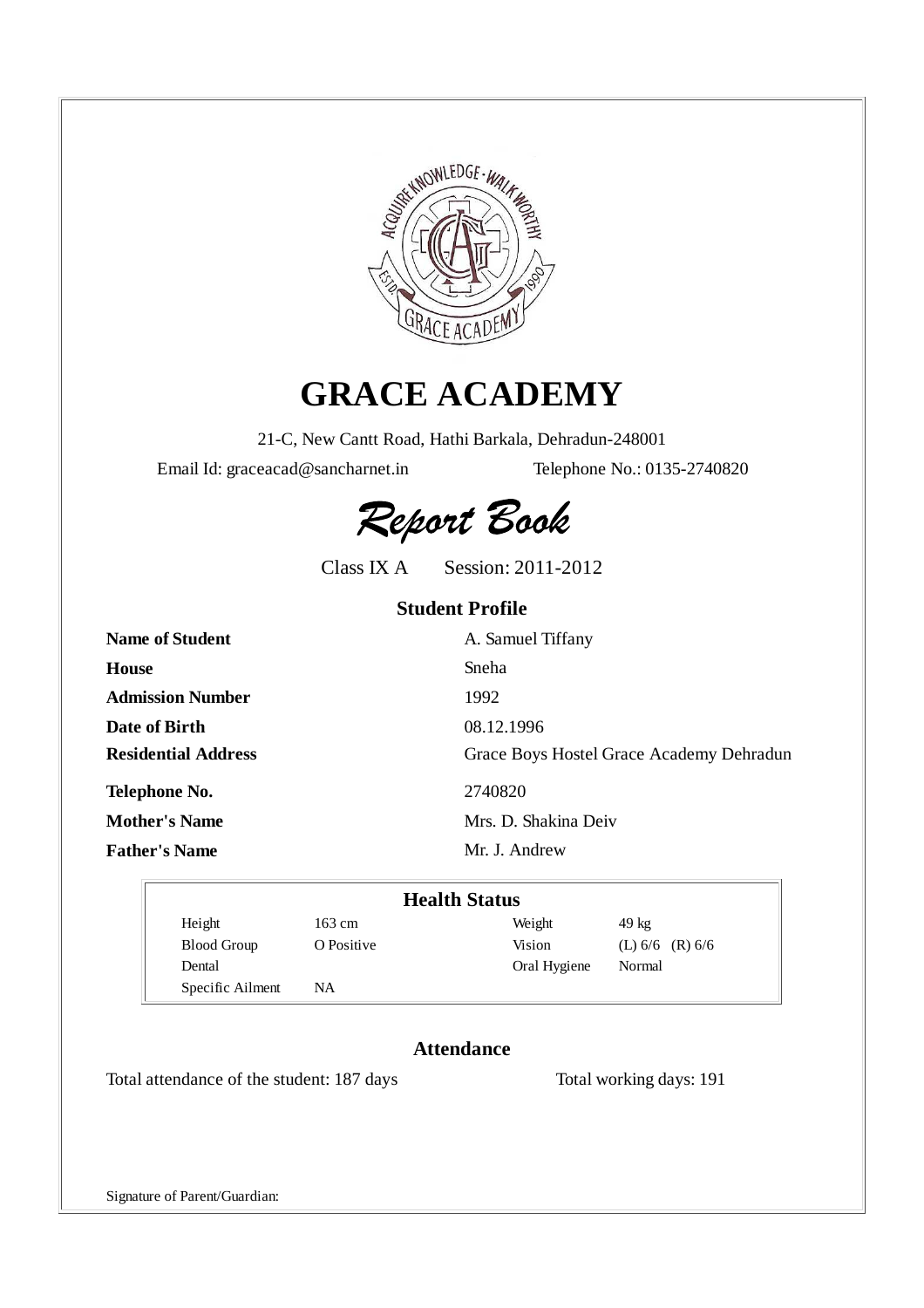Name: A. Samuel Tiffany Admission No.: 1992 Class: IX A House: Sneha

#### **Academic Performance : Scholastic Areas : 1A**

|                | <b>TERMI</b>   |                |                      |                |                            | <b>TERM II</b> |                |                      |     |                            | <b>TERM I +TERM II</b> |              |                                        |
|----------------|----------------|----------------|----------------------|----------------|----------------------------|----------------|----------------|----------------------|-----|----------------------------|------------------------|--------------|----------------------------------------|
| <b>SUBJECT</b> | 10             | 10             | 20                   | 30             | 50                         | 10             | 10             | 20                   | 30  | 50                         | 100                    |              |                                        |
|                | $FA1$ FA2      |                | <b>Total</b><br>(FA) | <b>SA1</b>     | <b>Total</b><br>$(FA+SA1)$ | $FA3$ FA4      |                | <b>Total</b><br>(FA) | SA2 | <b>Total</b><br>$(FA+SA2)$ |                        | <b>POINT</b> | <b>GRADE PERCENTILE</b><br><b>RANK</b> |
| English        | B1             | A2             | B1                   | B <sub>1</sub> | B1                         | A2             | C <sub>2</sub> | B2                   | A2  | B1                         | B1                     | 8.0          | 74%                                    |
| Hindi          | C <sub>1</sub> | C1             | C <sub>1</sub>       | C <sub>2</sub> | C <sub>2</sub>             | D              | B2             | C <sub>1</sub>       | C2  | C2                         | C <sub>2</sub>         | 5.0          | 3%                                     |
| Mathematics    | B <sub>2</sub> | C <sub>1</sub> | B2                   | C <sub>2</sub> | C <sub>1</sub>             | B2             | B1             | B1                   | B2  | B2                         | C <sub>1</sub>         | 6.0          | 33%                                    |
| Science        | B1             | A2             | B1                   | B1             | B1                         | B2             | B2             | B2                   | B1  | B2                         | B1                     | 8.0          | 59%                                    |
| Social Science | B1             | B1             | B1                   | B1             | B1                         | A2             | B2             | B1                   | C1  | B2                         | B <sub>2</sub>         | 7.0          | 46 %                                   |

Cumulative Grade Point Average: 6.8 Overall Grade: B2

## Result: Qualified

Eligible for Improvement of Performance (EIOP) in  $\Box$  English  $\Box$  Hindi  $\Box$  Mathematics  $\Box$  Science  $\Box$  Social Science

| <b>CBSE MARKS RANGE, GRADE &amp; GRADE POINT</b> |                |                    |
|--------------------------------------------------|----------------|--------------------|
| <b>MARKS RANGE</b>                               | <b>GRADE</b>   | <b>GRADE POINT</b> |
| 91-100                                           | A1             | 10.0               |
| 81-90                                            | A <sub>2</sub> | 9.0                |
| 71-80                                            | B <sub>1</sub> | 8.0                |
| 61-70                                            | B <sub>2</sub> | 7.0                |
| $51-60$                                          | C1             | 6.0                |
| 41-50                                            | C <sub>2</sub> | 5.0                |
| $33 - 40$                                        | D              | 4.0                |
| 21-32                                            | E1             |                    |
| $00 - 20$                                        | E2             |                    |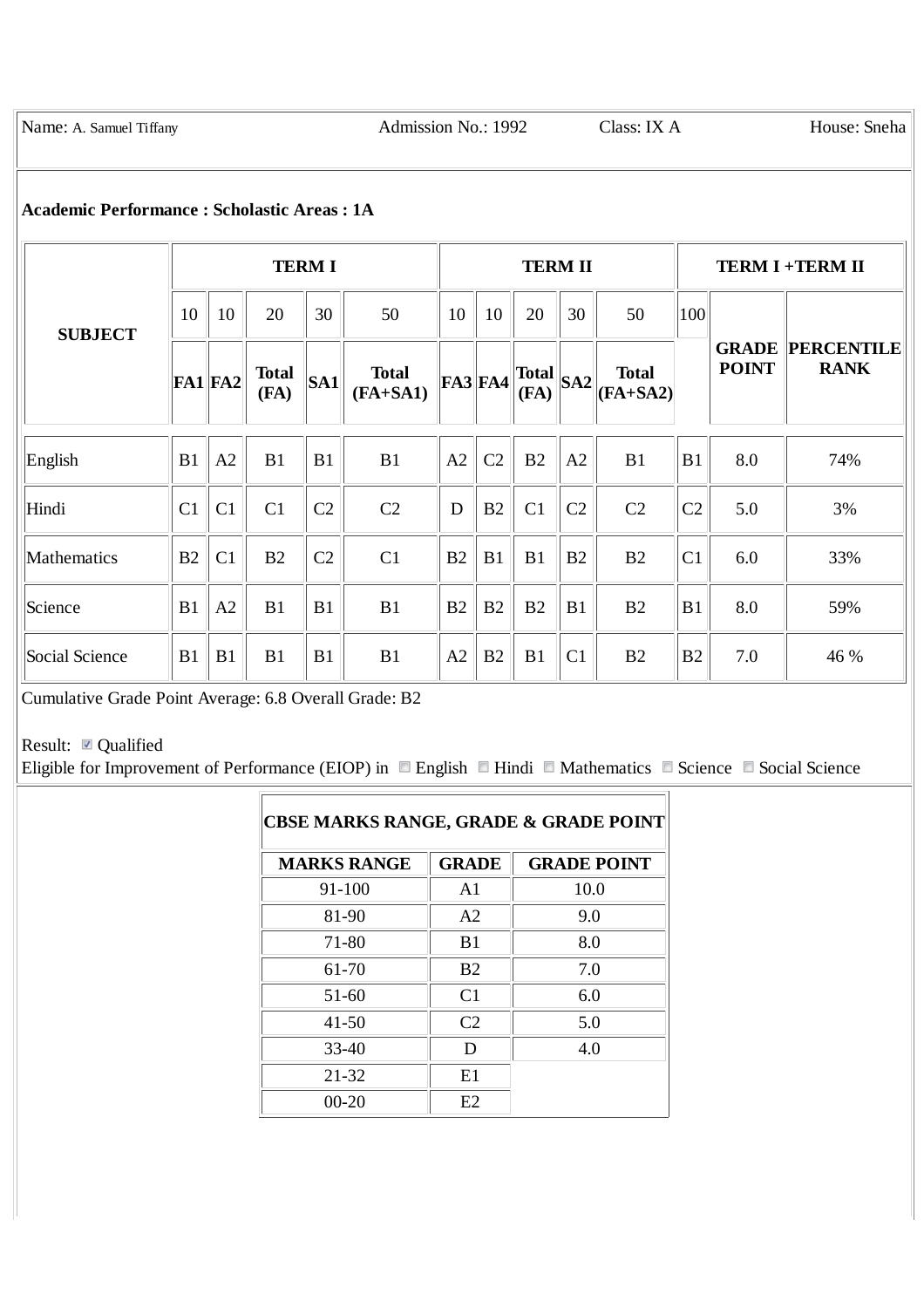